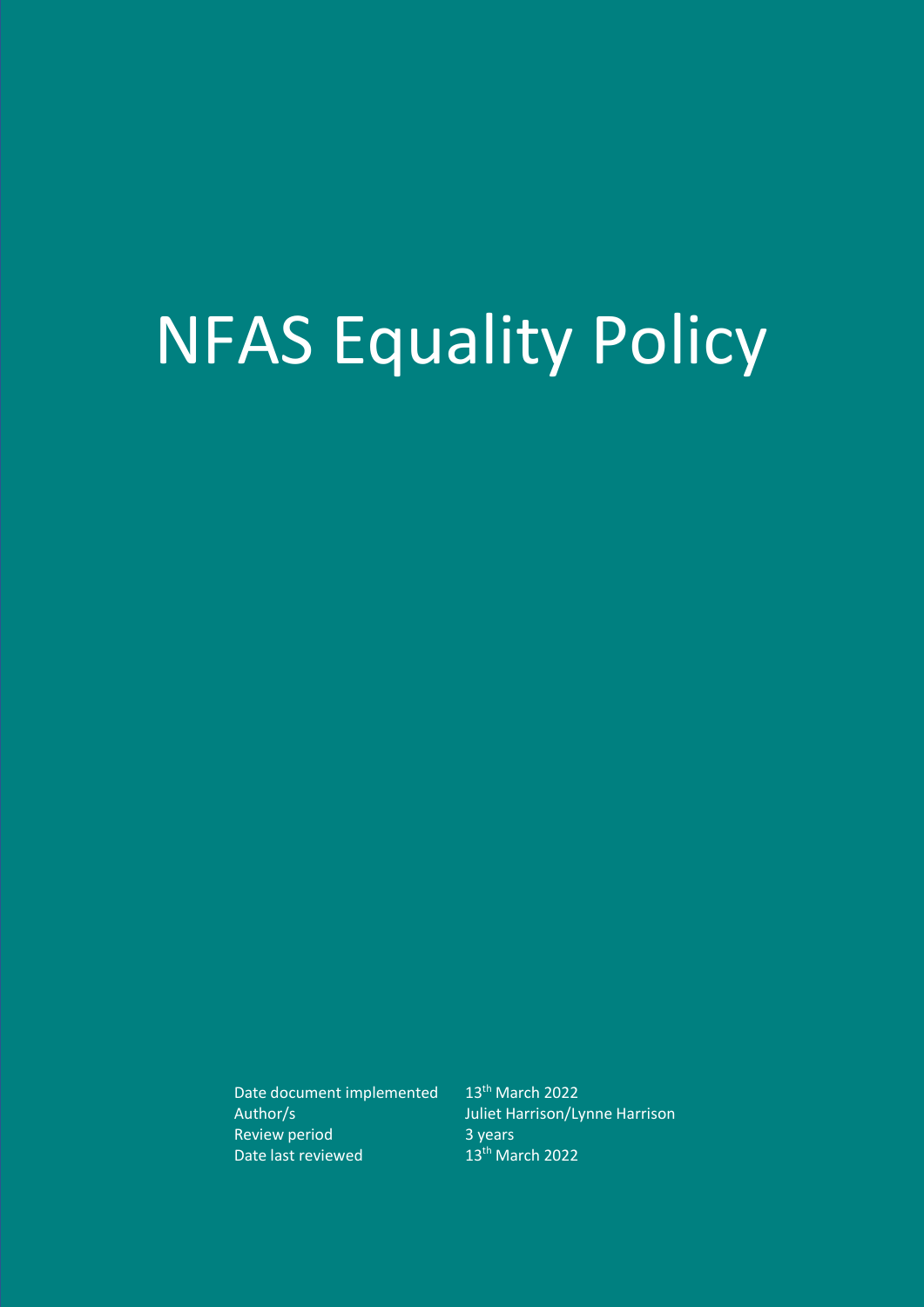# **Policy Objectives**

The National Field Archery Society (NFAS) is fully committed to the principles of equality and is responsible for ensuring that no members, consultants, Directors, Committee Members, volunteers, suppliers, or participants (referred to in this document as 'Stakeholders') are unlawfully discriminated against because of age, disability, gender reassignment, marriage and civil partnership, pregnancy and maternity, race, religion or belief, sex and sexual orientation (referred to in this document as 'Protected Characteristics'). The NFAS is committed to following best practice in the welfare of young people and vulnerable adults.

In addition, the NFAS recognises that we live in a diverse society and will endeavour to ensure that all Stakeholders are given the same opportunities regardless of their socio-economic backgrounds.

The NFAS will encourage partner organisations, including all member clubs and associations, suppliers and customers, to adopt and demonstrate their commitment to the principles and practice of equality as set out in this Equality Policy.

The NFAS recognises that, in some cases, to further the principle of equality, an unequal distribution of resources may be required. If appropriate and proportionate, NFAS will consider positive action or may introduce special measures to assist any group with a Protected Characteristic which is currently underrepresented within any group of Stakeholders.

#### **Purpose of the Policy**

The NFAS recognises that individuals (and/or certain groups in our society who share one or more Protected Characteristics) may not have been able to participate equally and fully in sports related activities or the management and organisation of sport.

This Policy has been produced to try to prevent and address any unlawful discrimination or other unfair treatment, whether intentional or unintentional, direct or indirect, against Stakeholders that may preclude them from participating fully in sports related activities or the management and organisation of sport.

#### **Legal Requirements**

The NFAS is required by law not to unlawfully discriminate against its Stakeholders and recognises its legal obligations under, and will abide by the requirements of, the Equality Act 2010, and any equivalent legislation (as amended) in any UK jurisdiction, Jersey, Guernsey or the Isle of Man and any later amendments to such legislation or subsequent equality related legislation that may be relevant to NFAS.

The NFAS will seek advice each time this Policy is reviewed to ensure it continues to reflect the current legal framework and good practice.

### **Discrimination, harassment, bullying and victimisation**

NFAS recognises the following as being unacceptable:

**Unlawful discrimination** which can take the following forms:

**Direct Discrimination**: treating someone less favourably than you would treat others because of a Protected Characteristic.

**Indirect Discrimination**: applying a provision, criterion or practice which, on the face of it, applies equally to all but which, in practice can disadvantage individuals with a particular Protected Characteristic. Such requirements or conditions are lawful only if they can be objectively justified.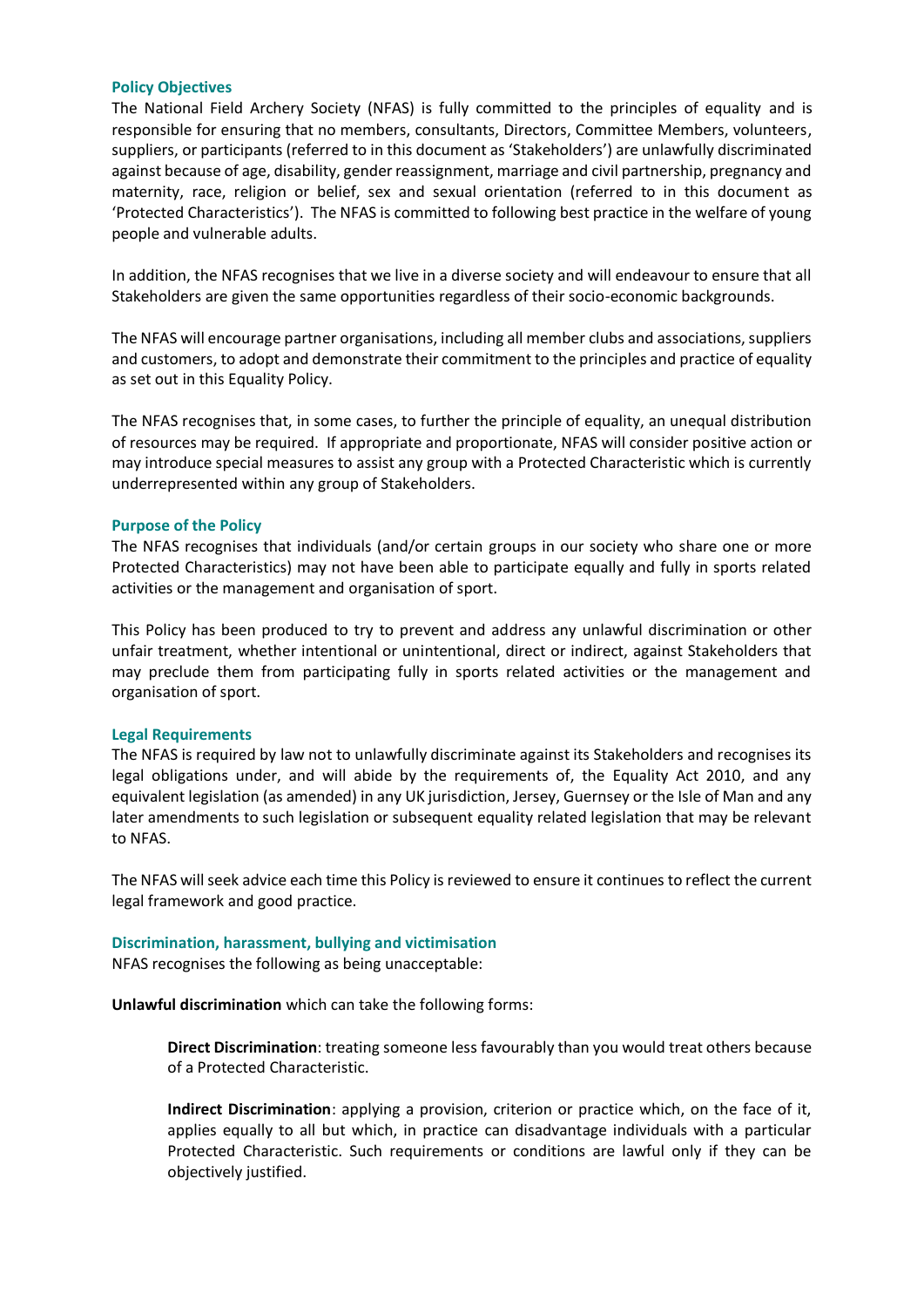**Harassment**: engaging in unwanted conduct relating to a relevant Protected Characteristic or unwanted conduct of a sexual nature where the conduct has the purpose or effect of violating the recipient's dignity or creating an intimidating, hostile, degrading, humiliating or offensive environment for the recipient, or any other individual affected by such conduct. NFAS is committed to ensuring that its Stakeholders are able to conduct their activities free from harassment.

**Bullying**: the misuse of power or position to criticise persistently or to humiliate and undermine an individual's confidence.

**Victimisation**: subjecting someone to a detriment because he or she has in good faith taken action under the Equality Act 2010 (or equivalent legislation) by bringing proceedings, giving evidence or information in relation to proceedings, making an allegation that a person has contravened the Equality Act 2010 (or equivalent legislation) or doing any other thing for the purpose of or in connection with the Equality Act 2010 (or any equivalent legislation).

NFAS regards discrimination, harassment, bullying or victimisation, as described above, as serious misconduct. All complaints will be taken seriously and appropriate measures including disciplinary action may be brought against any Stakeholder who unlawfully discriminates against, harasses, bullies or victimises any other person.

#### **Reasonable Adjustments**

When any decision is made about an individual, the only personal characteristics that may be taken into account are those that are consistent with any relevant legislation and are relevant to the substance of the decision being made.

NFAS recognises that it has a duty to make reasonable adjustments for disabled persons. NFAS will consider all requests for adjustments and where possible will accommodate reasonable requests and will work with disabled Stakeholders to implement any adjustments that will enable them to participate more fully in sports related activities or in the management and organisation of sport.

# **Transgender Athletes**

Archery is considered to be a gender affected sport under the Equality Act 2010. See NFAS Gender Reassignment Policy.

#### **Responsibility, implementation and communication**

The following responsibilities will apply:

- The NFAS Committee is responsible for ensuring that this Equality Policy is implemented, followed, and reviewed when appropriate. The NFAS Committee is also responsible for ensuring that this Equality Policy is enforced, and any breaches are dealt with appropriately.
- NFAS will ensure that equality issues are taken into consideration when making decisions.
- The President of the NFAS has the overall responsibility for the implementation of this Equality Policy.
- All Stakeholders have the responsibility to respect, follow and promote the spirit and intentions of this Equality Policy.

This Equality Policy will be implemented immediately following Committee approval. Implementation requires the following actions: